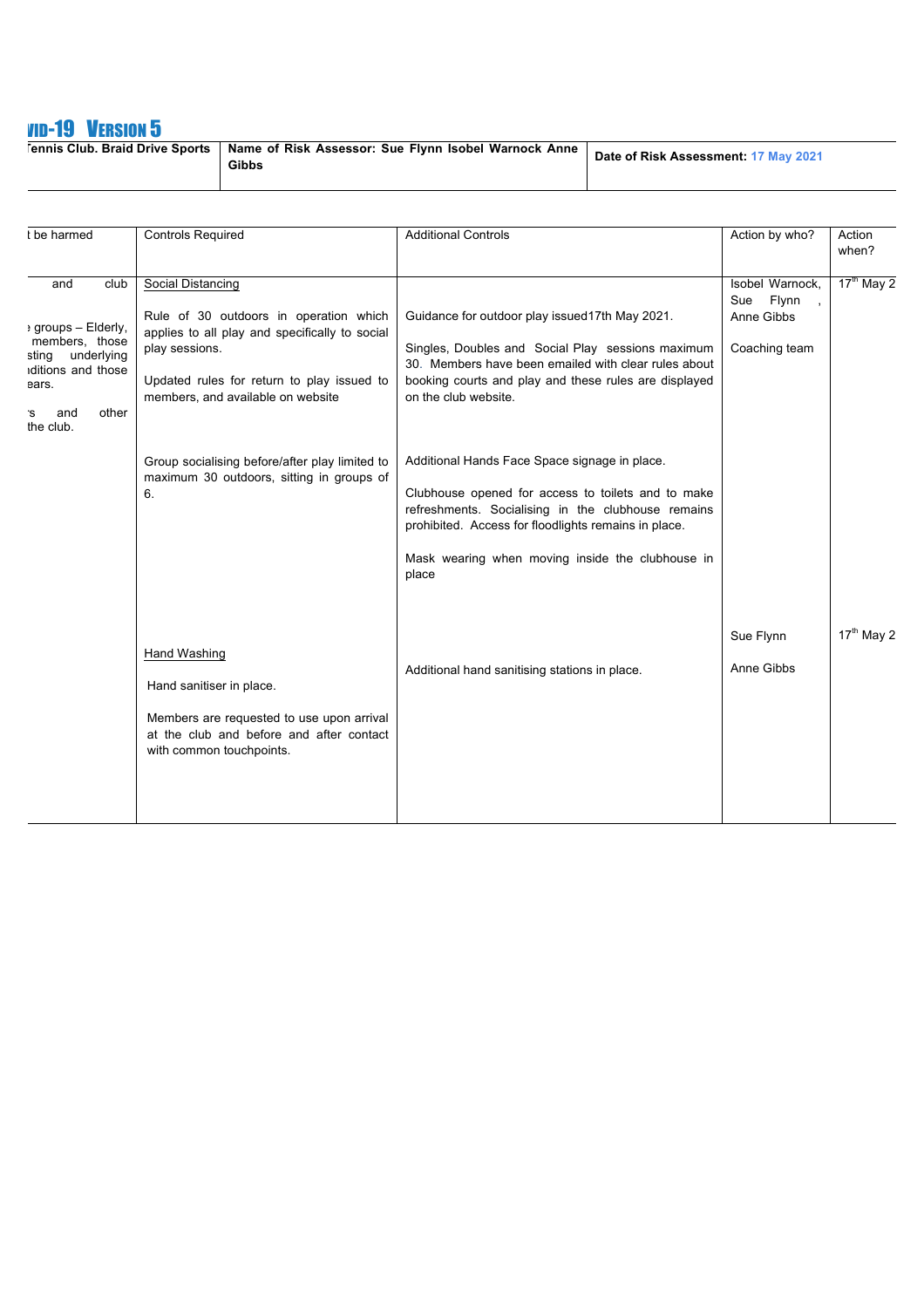| Social play sessions.<br>Sessions up to 30 maximum during<br>daytime. Peg board is in place. Designated<br>club member will ensure sign in register is<br>available at all social play sessions                                               | Members have been emailed with clear rules related to<br>social play sessions. These rules are displayed on the<br>club website.<br>Updated where required with changes notified by<br>Government and /or LTA | Isobel Warnock<br>Sue Flynn                                                        | 17 <sup>th</sup> May 2                                         |
|-----------------------------------------------------------------------------------------------------------------------------------------------------------------------------------------------------------------------------------------------|---------------------------------------------------------------------------------------------------------------------------------------------------------------------------------------------------------------|------------------------------------------------------------------------------------|----------------------------------------------------------------|
| <b>Test and Trace compliance</b><br>QR code in place.<br>Register in place to be utilised during social<br>play sessions<br>Singles and Doubles courts must be booked<br>via Clubspark and members to note guest<br>details where appropriate | Sign in sheet will be provided for all organised social<br>sessions . To be kept for a 3 week period                                                                                                          | <b>Isobel Warnock</b><br>Sue Flynn<br>Coaching team                                | $29^{\text{th}}$<br>М<br>2021<br>29 <sup>th</sup><br>М<br>2021 |
| Hard surfaces.<br>All outdoor furniture available for use. Rule<br>of 6 applies when seated.<br>Seating areas<br>Additional chairs may be used socially<br>distanced, in groups maximum of 6 per<br>group                                     | Such seating placed to maintain 2m distance between<br>seats.                                                                                                                                                 | Anne Gibbs<br>Coach<br>/and<br>member<br>assisting<br>supervision<br>of<br>session | $17th$ May 2<br>$17th$ May 2                                   |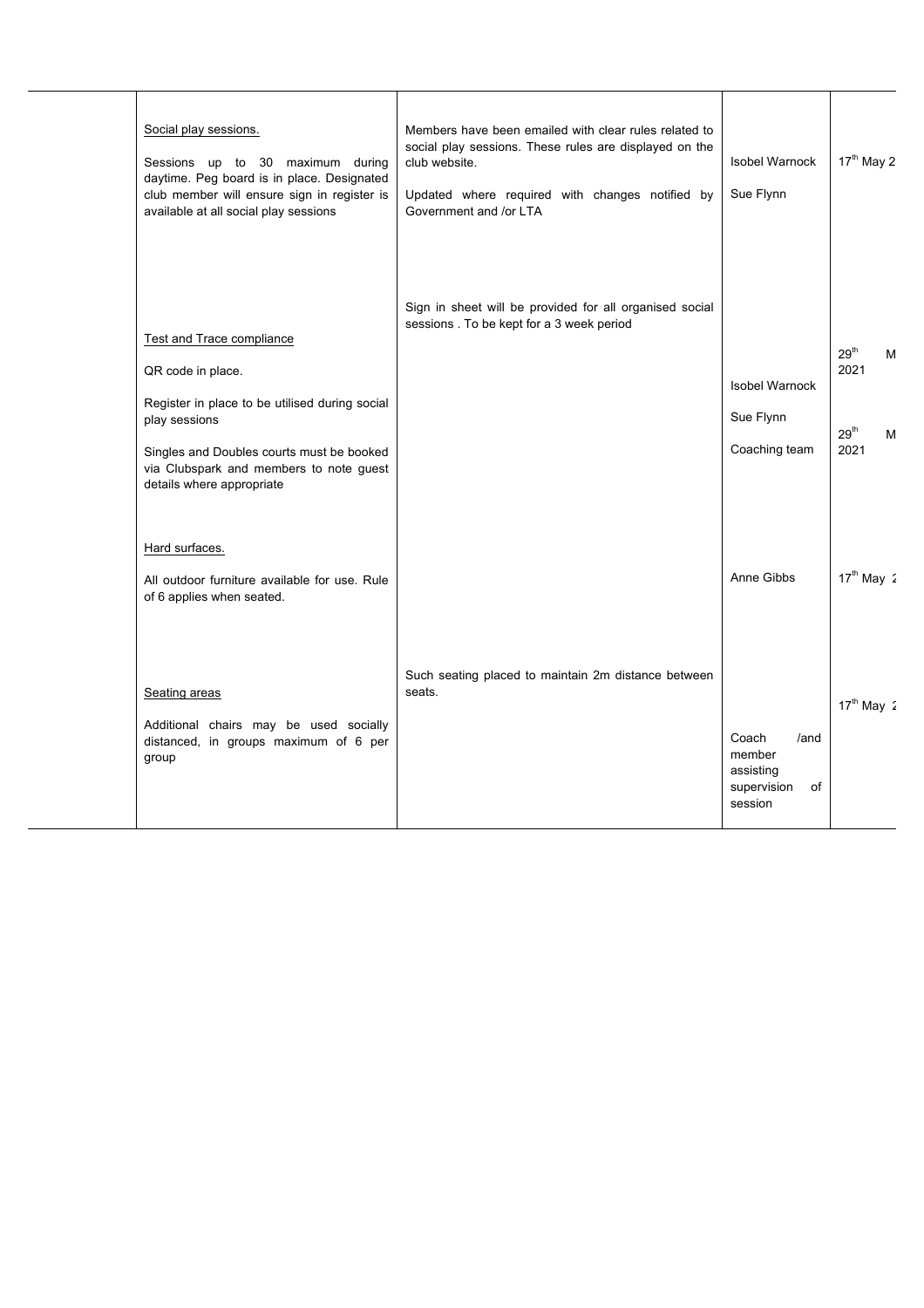|  | Toilets.                                                                                     | Signage to promote two people for access only in the<br>clubhouse |                | $29^{\text{th}}$<br>M<br>2021 |
|--|----------------------------------------------------------------------------------------------|-------------------------------------------------------------------|----------------|-------------------------------|
|  | Toilet facilities in full use Antibacterial/<br>antiviral spray has been provided along with | Signage reminding users to wash hands and wipe down               |                |                               |
|  | hand soap and paper towels                                                                   | taps                                                              | Anne Gibbs     |                               |
|  |                                                                                              |                                                                   | Sue Flynn      |                               |
|  | Kitchen area                                                                                 |                                                                   |                |                               |
|  | In use to make refreshments only.                                                            | Indoor seating area remains closed                                |                | $17th$ May $2$                |
|  | Key holders must ensure the clubhouse is<br>locked and alarm reset when leaving.             |                                                                   | Anne Gibbs     |                               |
|  |                                                                                              |                                                                   | Sue Flynn      |                               |
|  |                                                                                              |                                                                   | Isobel Warnock |                               |
|  |                                                                                              |                                                                   |                |                               |
|  |                                                                                              |                                                                   |                |                               |
|  |                                                                                              |                                                                   |                |                               |
|  |                                                                                              |                                                                   |                |                               |
|  |                                                                                              |                                                                   |                |                               |
|  |                                                                                              |                                                                   |                |                               |
|  |                                                                                              |                                                                   |                |                               |
|  |                                                                                              |                                                                   |                |                               |
|  |                                                                                              |                                                                   |                |                               |
|  |                                                                                              |                                                                   |                |                               |
|  |                                                                                              |                                                                   |                |                               |
|  |                                                                                              |                                                                   |                |                               |
|  |                                                                                              |                                                                   |                |                               |
|  |                                                                                              |                                                                   |                |                               |
|  |                                                                                              |                                                                   |                |                               |